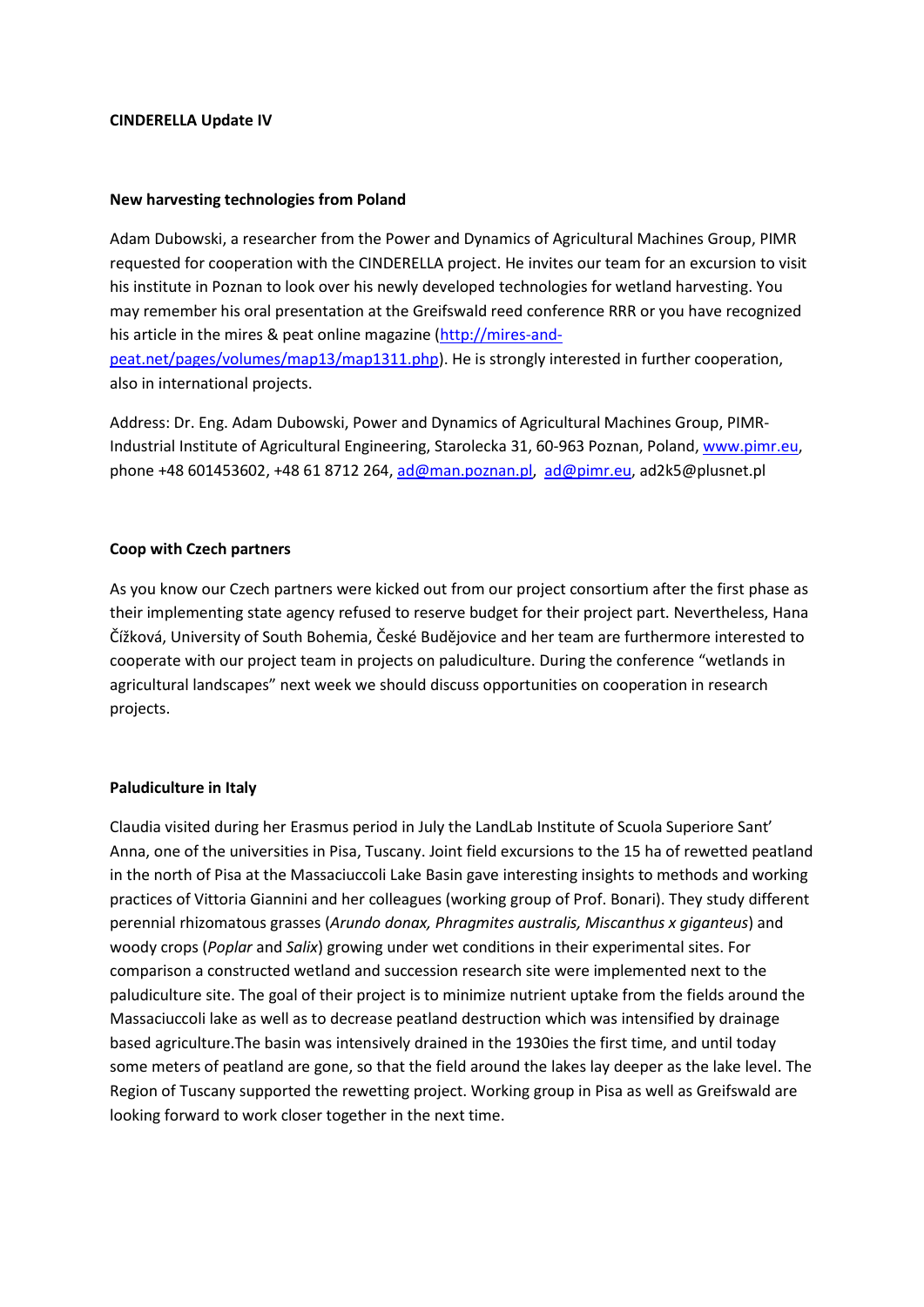### **End of project Conference `Wetland Energy` in Belarus**

The closing conference of the Europe Aid funded project "Implementation of new concepts for wet peatland management for the sustainable production of biomass-based energy (wetland energy)" will take place the  $17<sup>th</sup>$  and  $18<sup>th</sup>$  November 2015 in Minsk, respectively in Lida, Belarus. The first day the outcomes of the project will be presented at the National Library of Belarus. The project dealt with implementation of paludiculture on rewetted, partly excavated peatlands, and using the biomass for the replacement of peat as a fuel. A new production chain for pellets and briquettes from paludiculture biomass has been set up and will be opened up the second day at the site of Lida Peat Factory. Find more information at: [http://www.succow-stiftung.de/wetland-energy-sustainable](http://www.succow-stiftung.de/wetland-energy-sustainable-use-of-wet-peatlands-in-belarus.html)[use-of-wet-peatlands-in-belarus.html.](http://www.succow-stiftung.de/wetland-energy-sustainable-use-of-wet-peatlands-in-belarus.html) The programme of the conference is attached to this e-mail. If you are interested to participate, please register soon, as for people from western Europe visas are necessary and a personal invitation must be in place.

#### **EcoSummit 2016 Ecological Sustainability: Engineering Change**

From 29<sup>th</sup> of August to 1<sup>st</sup> of September 2016 the EcoSummit conference will take place in Le Corum, Montpellier, France. Our proposal entitled Paludiculture – Challenges for science and practice, has been accepted. Another session, registered by colleagues from Rostock University, will deal with ecological aspects of the rewetting of peatlands. A general call for abstracts will be open still in October. Applicants wishing to present a talk or poster will choose from the 100 sessions listed. Please bookmark the conference web-site at http://www.ecosummit2016.org/ to keep up-to-date with changes as they occur. This conference is a good opportunity to have a meeting with all CINDERELLA project partners. So please orientate yourself on the web-site as soon as possible.

#### **News from Sweden (Stefan Weisner)**

#### **Installation of constructed wetlands**

During this summer 4 experimental wetlands with peat soil have been constructed at our experimental facility at the Rural Economy and Agricultural Society at Lilla Böslid outside Halmstad. The wetlands are rectangular with a length of 6 m and a width of 2 m and are specifically designed to enable complete mass balance investigations to measure nutrient removal from water from an agricultural stream passing through the wetlands. Two of the wetlands are filled with peat soil from intensively cultivated arable land, and the other wetlands are filled with peat soil from less intensively used pasture land. The water level in the wetlands will alternate between 10 cm below the soil surface and 20 cm above, simulating "normal" water level and flood events. The wetlands have been planted with *Phalaris arundinacea* that will establish fast enough to get relevant results within the project period. Some of the equipment (pumps, etc) will be installed during the winter to be able to start measurements during summer 2016. Other measurements can be performed in addition to the measurements of nutrient removal from water, e.g. differences in GHG emissions at different water levels. Attached pictures show the wetlands in September.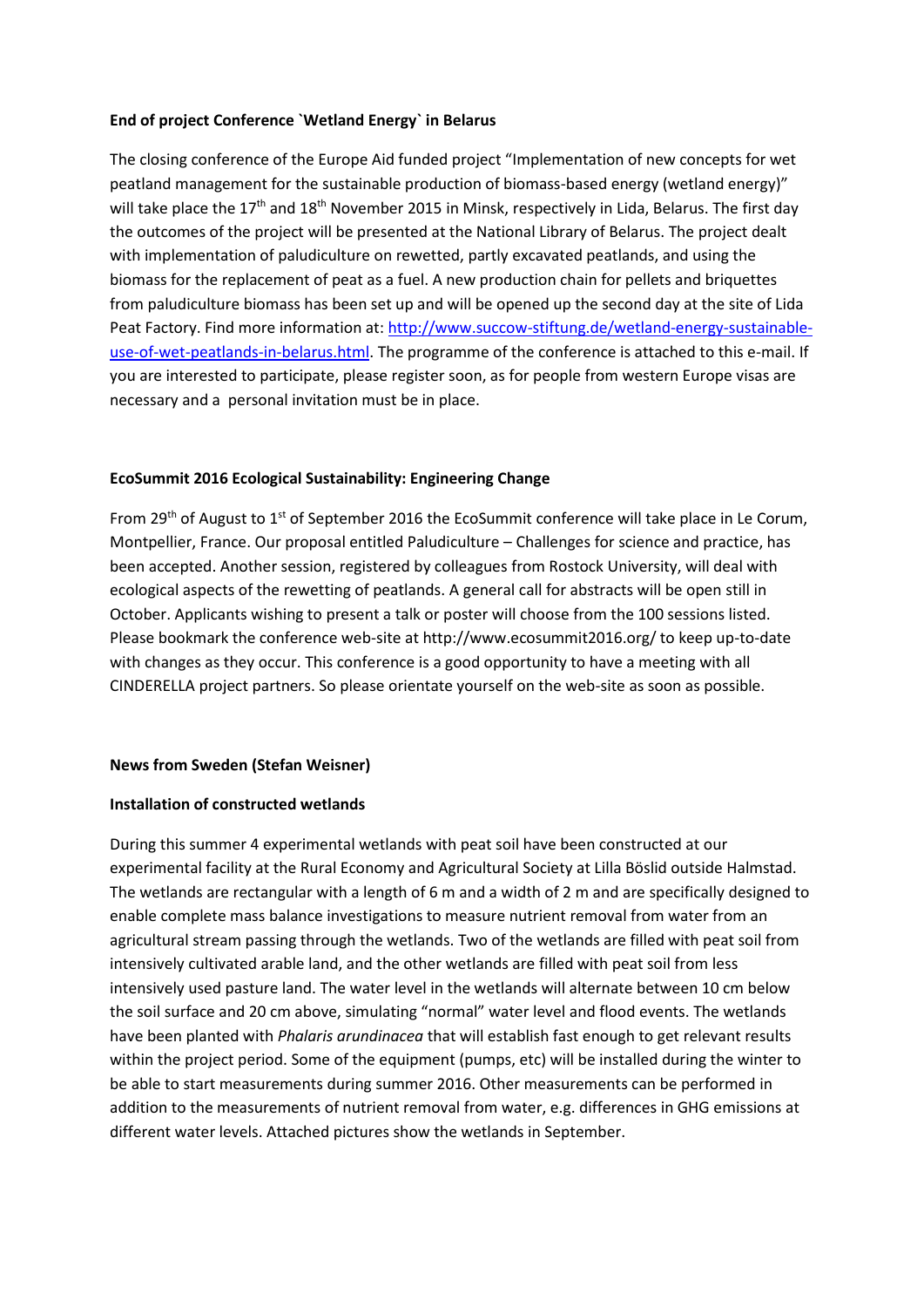

Figures: Constructed wetlands for the treatment of waters from agricultural catchment areas

## **PhD studies**

Two PhD-students (Anna Hansson and Niklas Karlsson) at the Wetland Research Centre at Halmstad University are focusing on how to further the interest amongst landowners to adopt Paludiculture on privately owned farmland. Two parallel studies are carried out aiming at providing knowledge of how agricultural business models can be structured to include ecosystem service values. The first study (Niklas) is looking into the value of growing and refining of wetland reeds to produce bioenergy. Measurements and quantification of biomass growth and bioenergy output are studied to estimate earning potential for landowners that convert part of their business models to involve paludiculture. In an ongoing study we work with estimating wetland biomass growth and biogas yield. We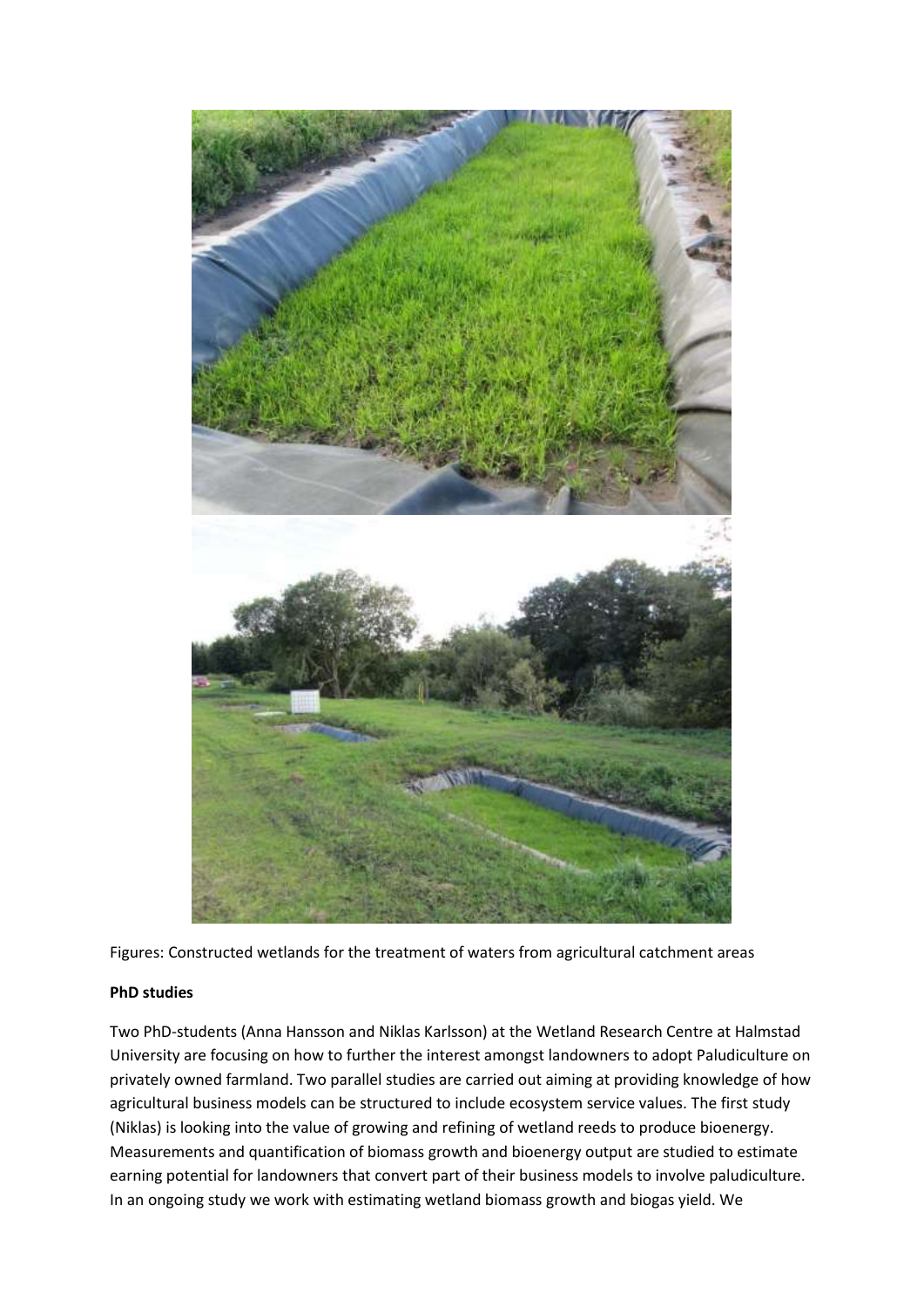investigate two main variables; differences between species (*Phragmites australis* and *Glyceria maxima*) and differences due to harvest frequency. Biogas yield is investigated through digestion tests in lab scale. The overall aim with the study is to quantify and highlight the value of wetland biomass and to show landowners how this can be included as part of a new business model." The second study (Anna) is focusing on the landowners' views of the large scale land use change connected to paludiculture as well as their business considerations connected to the changes. Through interviews information on motives, barriers, perceived threats and their willingness to change will be obtained. An open interview approach will be used with openness and flexibility to find both predicted and unpredicted information. The interviews will be steered into the issues of land use change connected to rewetting of peatlands and cover direct aspects such as financial, operative and practical issues. It will also contain more indirect aspects such as the landowners' willingness to make business changes, their view of their own possibilities to perform such changes and identification of knowledge gaps.

The studies are aiming at finding ideas and solutions that will increase the chances of establishing long-term landscape management of ecosystem service values for the landowners and the society. Based on the information obtained by the interviews, new business models will be developed in workshops including landowners and landscape managers. The business models will give a holistic view of values and value chains that the wetland can provide in the light of ecosystem services (such as production of biomass for bioenergy, climate and water regulation, recreation and nutrient cycling) and connect them with the ongoing agricultural business. We hope to get the possibility to gather part of our information in cooperation with partners within the CINDERELLA project, to learn and increase our understanding of how these business models can be developed to be useful in an international perspective.

#### **News from Denmark (Hans Brix)**

We are now in the process of harvesting our fertilization growth experiment. We have tested the growth of 7 different genotypes (4 *Phragmites*, 2 *Arundo* and 1 *Typha latifolia*). We have had the plants growing (5 replicates) at 5 different fertilization levels. We have measured some growth parameters throughout the summer, and also gas-exchange (Pmax) and pigments at peak biomass. We will later do more tissue analyses. We are now harvesting the plants to get biomass production. We did initially plan NOT to harvest the plants now, but to leave them until winter to be able to deliver winter stands to Linkøping for biogas tests. However, it turned out, that the amount of biomass we have in many of particularly the low fertilization treatments are too low to be able to deliver enough material for the biogas tests. Hence, we decided to harvest everything now to estimate biomass production. For the biogas tests, we will set up a fertilization experiment again next spring, but with fewer fertilization levels and maybe also only a subset of the genotypes, but with more plant material. Hence, we foresee to be able to deliver plant material for the biogas tests next year. I hope this will be OK?

For the field studies, we have two sites: Branbrand Lake with *Phragmites* and Egå Lake with *Typha latifolia*. We have chosen stands where *Phragmites* and *Typha* are the dominant species and the biomass of the other species is insignificant (there is only a bit of *Carex* in some of the *Typha* plots). We have sampled soil cores, interstitial water and biomass following the instructions we have received from Christian (NL). We will send all to NL for the analyses. The soil cores are of 20 cm. We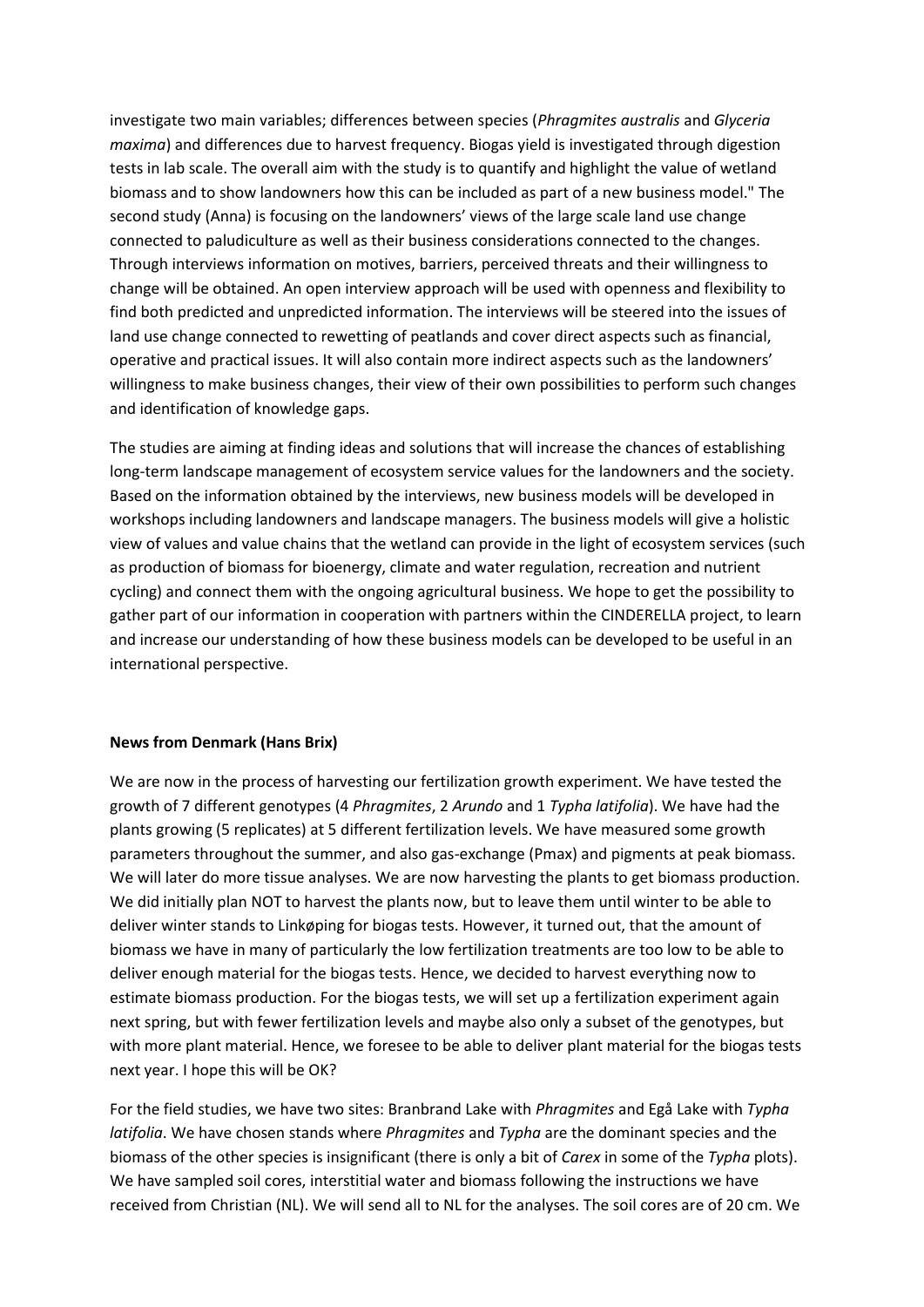did not manage to take deeper samples with our corers (Christian wanted one 1m-core for each site in addition to the 20 cm-cores). We need to buy a new corer. Christian: can you tell us the supplier of the D-core you are using?

### **News from Netherlands (Christian Fritz & Jeroen Geurts)**

The work on the pilot project "Paludicultuur in Zegveld" (WP4 & WP 5) took a great deal of time. 4 potential paludi-crops have been planted on 0,2 ha at two water levels: *Phragmites, Typha lat., Salix ssp & Miscanthus* with 4 replicates per water table. This means that in total 32 plots have been instaled. More than 8000 plants have been planted by hand.

The only small downer was that the farmer could not manage during summer time to inundate the sites totally. This seems to be the main reason why Miscanthus & Typha did not grow very good because it was too dry. Also the quality oft he plant material played some role. Especially the Typha plants which have been raised at University and planted in the field grow magnificent and can compete with weeds.

In respect to awareness raising several activities can be reported: Symposium in Boskop was marked by paludiculture (newspaper article available as PDF). Several presentations have been given.

The contact with Hanze Wetlands is much alive. 2 sites from Hanze Wetlands have been sampled the 10th of September. The investigations here (measurements, sampling) should be coordinated by WP 6 in Greifswald.

We have done a small trial for response of young *T. latifolia* to nutrients (NPK) and soil type. The results are very clear. We will update our field activities and experiments this week. We are still in the process of harvesting.

*Biomass for biogas:* Based on our field surveys and rewetting of former agricultural sites and nature conservation sites Nijmegen can provide a rough estimate of the lower thresholds for nutrient availability. From my perspective it is not necessary to go too low because *Typha* may become overgrown there anyway. So biomass supply would be low and *Typha* may disappear after some seasons anyway. Let's keep in touch about coming months. Yes we will make resources available to analyse them for a range of nutrient fractions. Please let us discuss which fractions you have considered in earlier research with *Phragmites* so that we can compare (to some extent). Shipment of samples: Claudia in Greifswald ships them by cooled transport (+2 to +7). For most samples that is fine. Shipping them frozen is better but probably more costly and it is questionable whether that reduces substantially variation in soil chemistry deriving from transport. D-section corer: Easiest would Eijkelkamp [https://en.eijkelkamp.com/products/augering-soil](https://en.eijkelkamp.com/products/augering-soil-sampling-equipment/peat-sampler.html)[sampling-equipment/peat-sampler.html](https://en.eijkelkamp.com/products/augering-soil-sampling-equipment/peat-sampler.html) . It's good quality and easy to use. The prices are, however, shocking. You can also hire them from a local supplier. In the Netherlands we can also hire equipment at Boels. They also have coring devices (don't know about D-section corers though). Does Greifswald have a cheaper source? The corer is called 'Russian' or 'polish' peat sampler. Maybe that saves a few thousand €. By the way deeper samples can always be taken later. Biogeochemistry below the zone of high root density is somewhat slow.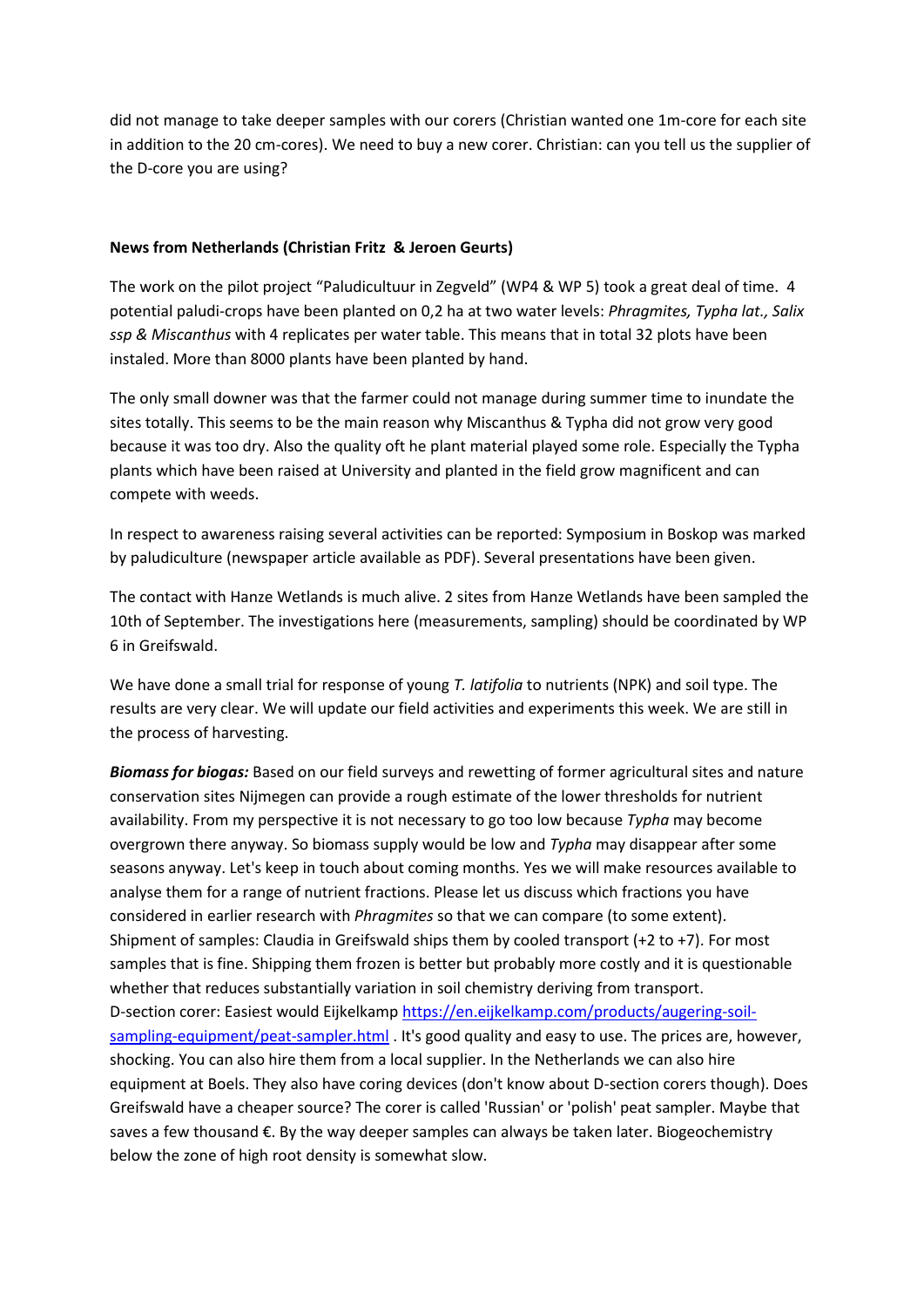Important: Are you sampling soils from fertilization experiment? In March we discussed that the experimental garden can be regarded as a Danish core site. Environmental gradients in there are obviously very steep. The easiest for WP 2 & WP 5 would be to have analysed the same set of parameters when it comes to soil chemistry. Please let me know what might be feasible. In fact, I regret that I can't just take the train to Aarhus to assist for soil and root sampling or other laborious tasks.

### **News from Greifswald**

### **Data Base on organic soils and paludiculture potential in project countries**

The paludiculture potential analysis will concentrate on area potential, economic and technical potential will not be considered for now. With the help of our project partners we collected geospacial data for the Netherlands, Germany and Denmark, for Sweden it is not that easy maybe we will only analyse smaller regional sites. The data of the different countries differ in accuracy, format and completeness and we have to decide how to unify the data for comparable analysis. Currently we are thinking about a deeper analysis for the north of Denmark (Alex Barthelmes and Cosima Tegetmeyer).

### **Field week**

During the project field week (24<sup>th</sup> -27<sup>th</sup> of August) Christian Fritz, his coworker Peter (both from Nijmegen), Claudia und student assistant Maxhave been on sampling tour in Mecklenburg Western Pomerania. Several nice *Typha*-stands nearby Greifswald could be located for further investigations. The weather was optimal for sampling and for good spirits. Many of the investigated sites are normally inundated during summer but lay dry in this season as this year seems to have been a very dry one, at least in Northeastern Germany. Ideally several sites could be detected where Common Reed as well as *Typha latifolia* are near to each other which is optimal for further regular sampling. In total during this field week and in the following days during September 5 Reed and 5 *Typha*-stands could be sampled. At each site biomass samples were taken in a central plot of  $1m<sup>2</sup>$ . Additionally four smaller subplots of 0.25 m<sup>2</sup> have been harvested for a mixed sample. In parallel soil samples were taken from the central plots (up to one meter depth) in different sections. This will make possible to describe soil characteristics on one hand, and to take pore water samples with some small lysimeters for analysis of nutrients on the other hand. On some sites we sampled pore water in different depth but it seems to be too dry to get enough water in every section. At two Typha-sites 8-9m<sup>2</sup> were mown and the biomass was taken away, to investigate on effects of continuated mowing regime during the next years (Claudia Oehmke). In the next summer the sampling will be repeated.

## **Integration into national legal and policy contexts**

Peatlands are often considered as marginal land where land use decisions are strongly influenced by subsidies provided by the EU Common Agricultural Policy or further national incentives. Wet peatlands and their associated ecosystems, have, however, become rare in many European countries (e. g. Germany, Netherlands and Denmark), and their utilisation is strongly regulated by law (nature conservation law in particular). This task analyses and compares the judicial and political framework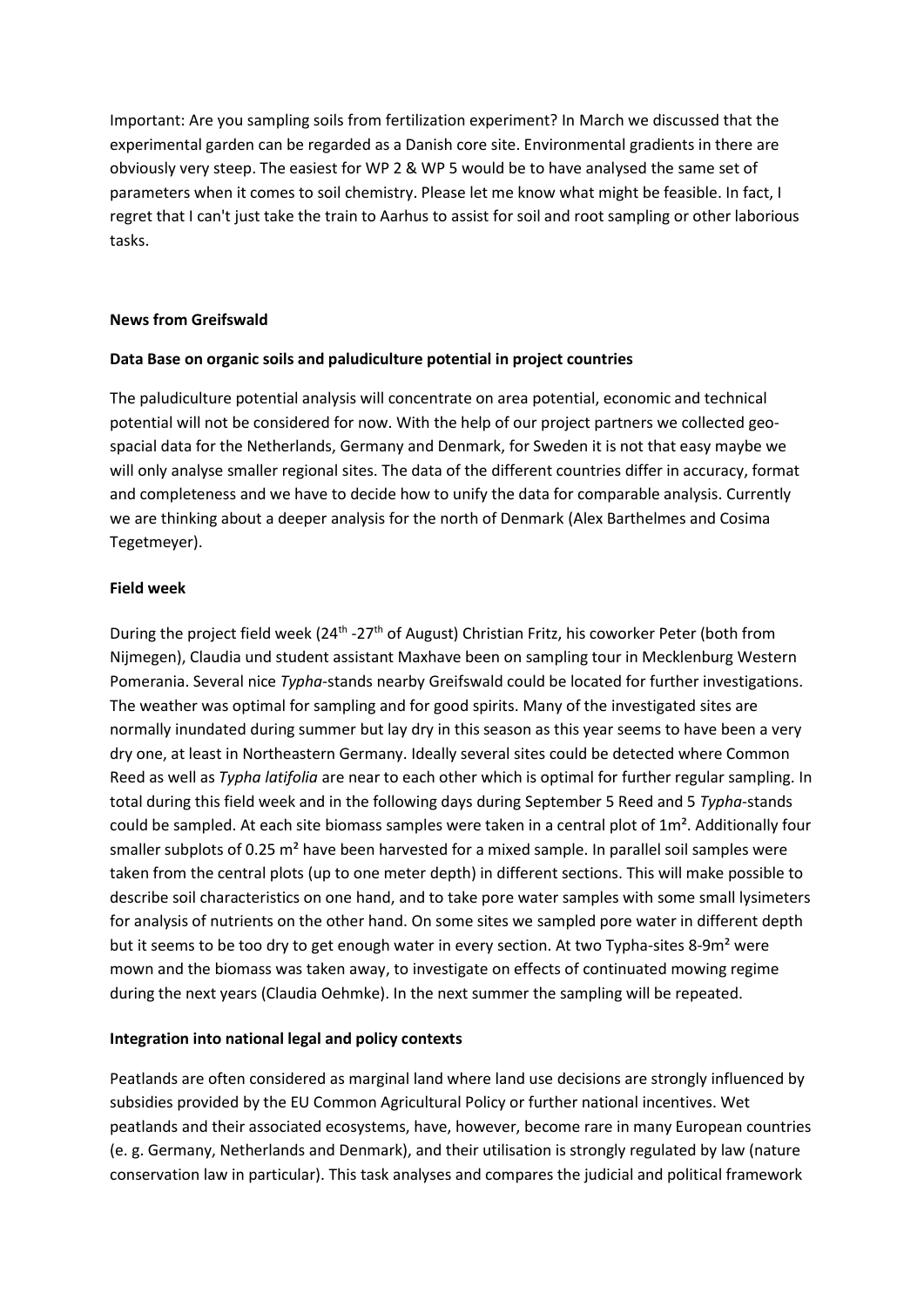in participating countries in order to assess their implications for establishing und using paludicultures, especially on formerly drained peatlands (Laura Kölsch).

## *Overview: Paludiculture and Law*

Helpful for a clear legal analysis of paludiculture its division into three sectors is helpful: area preparation, cultivation and biomass utilisation. These sectors touch on many legal areas, mainly pertaining to water, land, nature conservation and agri-environment law. These judicial areas comprise legal constraints and loopholes, due to the fact that the climate-friendly use of organic soil through paludiculture has hardly been considered in national or European law. On the other hand, some vegetation types, e.g. reed beds, can be protected under nature conservation law as habitats and ecosystems and consequently paludiculture may also touch upon the legal aspects of biodiversity conservation. The biomass use can challenge regulations on the prevention of air pollution.

It is necessary to gain/obtain a basic understanding on how these areas are regulated in Germany, Denmark, Sweden and the Netherlands. Then fostering and hampering conditions must be analysed to finally give recommendations on the implementation of paludiculture.

## *Research topics*

*Area preparation:* Regulations on the permanent raise of the water level, maybe by means of water (de)construction measures (water law, nature conservation law, regulations on the conversation of permanent grassland).

What administrative procedures (involving which stakeholders) apply to these water related preparations for paludiculture areas?

*Cultivation:* Compatibility of paludiculture with nature conservation law (protected areas, species protection etc.).

*EU Common Agricultural Policy (CAP):* availability of support payments for paludiculture areas (direct payments according to EU Regulation 1307/2013, payments for Rural development (2nd CAP Pillar according to EU Regulation 1305/2013), e.g. payments for agri-environment-climate measures, support for investments etc.)?

*biomass utilisation:* Regulations on the admission of relevant power plants and on emission restrictions regarding the combustion of paludiculture or comparable biomass. Availability of support measures for electricity and/or heat production from renewable sources (e.g. by grants, subsidies).

*Methods / state of work:* Collecting the different national regulations has been more challenging than expected. The web search for English translations was hardly successful. Only few, often outdated translations of acts and regulations exist. Due to the language barrier the use of legal databases was nearly impossible. Therefore information had to be gathered by contacting relevant ministries (Justice, Nature Conservation, Agriculture, Environment). These requests have had some success, in parts the necessary information is not yet available.

Subsequent to the pre-selection of the relevant parts of regulations their translation from Dutch, Swedish and Danish into German respectively English (student assistants) has started in August and will presumably be completed until November 2015. Analysis and recommendations have to be delivered until 31st of March 2016.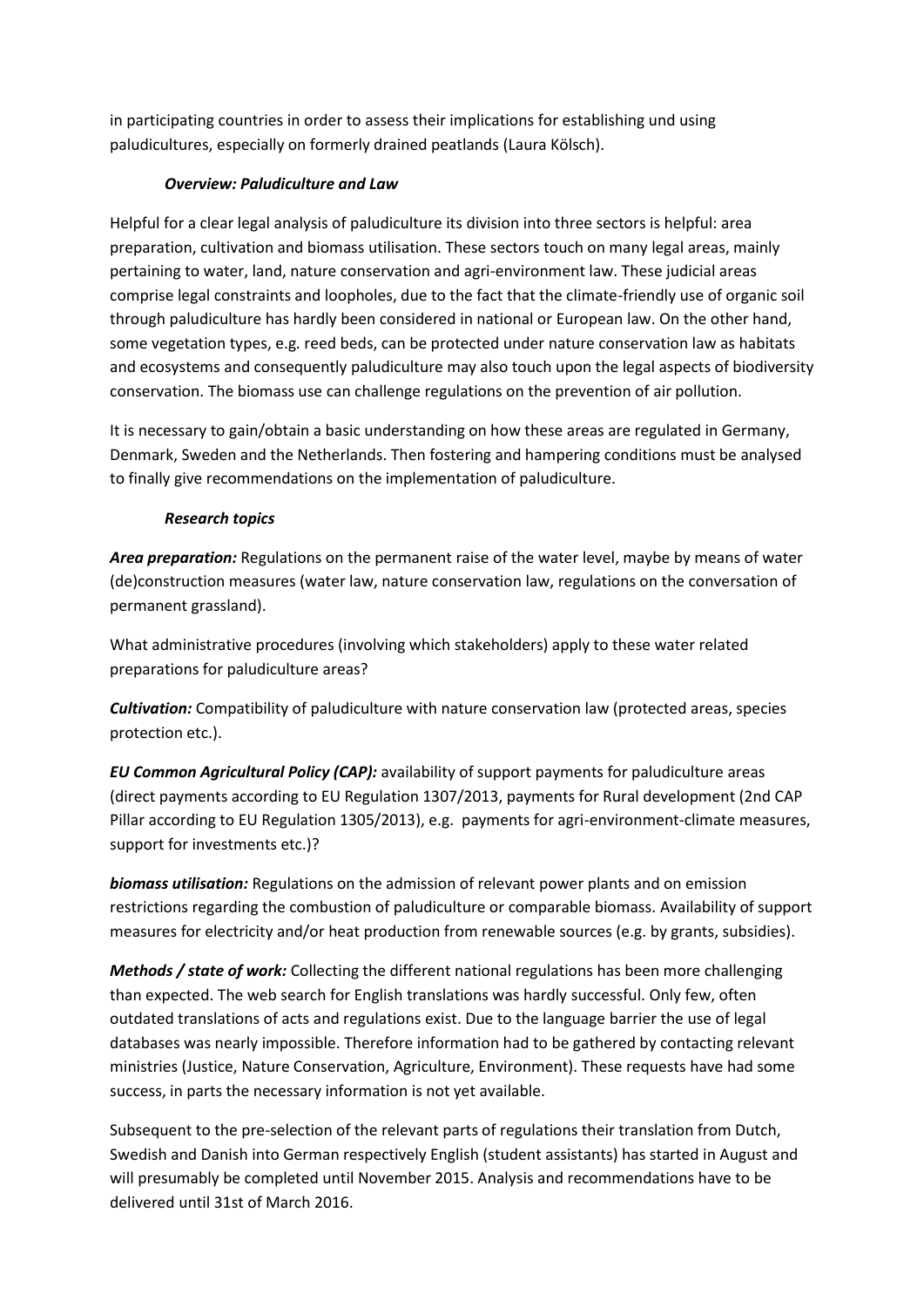# *Needed support from the partners in NL, DK and SE:*

The recommendation of people who are legally educated in the relevant fields would be very helpful!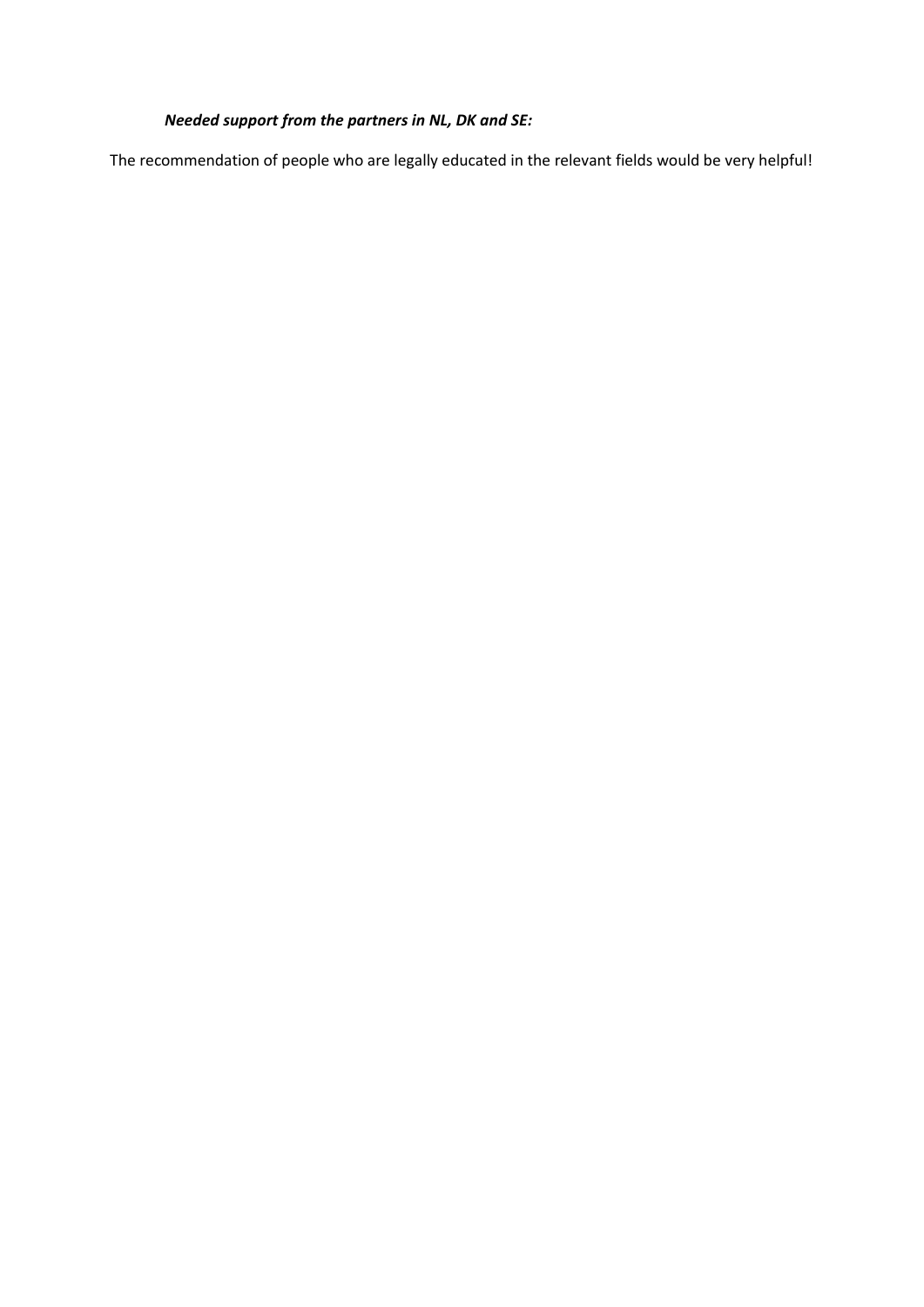## **Draft AGENDA**

**Closing Conference of the Europe Aid funded project "Implementation of new concepts for wet peatland management for the sustainable production of biomass-based energy (wetland energy)"**

#### **17-18 November 2015 Minsk, Lida/Belarus**

#### **Tuesday, November 17**

## **Venue: National Library of Belarus, 116 Independence av., Minsk 09:00 Registration and internal welcomes**

*by Aleg Sivagrakau (Project Coordinator, International Sakharov Environmental Institute of Belarusian State University) Wendelin Wichtmann (Project Coordinator, Michael Succow Foundation for the Protection of Nature, Germany) Larisa Ushkova (Project Manager, International Sakharov Environmental Institute of Belarusian State University)*

#### **09:45 Opening ceremony. Welcome speeches (5 min each) and project specific aspects**

#### **1. Welcome, project results, further perspectives for EU funding in Belarus**

*by Elena Rakova, Delegation of the European Union to Belarus* **2. Welcome from the Ministry of Education of the Republic of Belarus** *Ministry of Education of the Republic of Belarus*

## **3. GHG emissions reduction: state politics and measures**

*Ministry of Natural Resources and Environmental Protection of the Republic of Belarus*

#### **4. Peatlands, men, nature**

*by Prof. Michael Succow, Michael Succow Foundation for the Protection of Nature*

#### **5. Peatlands studies in Belarus – a basis for paludiculture**

*by Academician Alexander Karabanov, Institute for Nature Management of the National Academy of Sciences of the Republic of Belarus*

#### **6. Higher education and research activities for paludiculture**

*by Prof. Sergei Maskevich, International Sakharov Environmental Institute of Belarusian State University*

#### **7. The potential of biomass from wet peatlands for the energy supply in Belarus**

*by Beltopgaz representative*

#### **10:30 General talks/presentations (20 min each)**

**1. Peatlands and their role in environment/ Greifswald Mire Centre projects and activities for climate**

*by Prof. Hans Joosten, Michael Succow Foundation for the Protection of Nature*

**2. Development of peatlands in Belarus**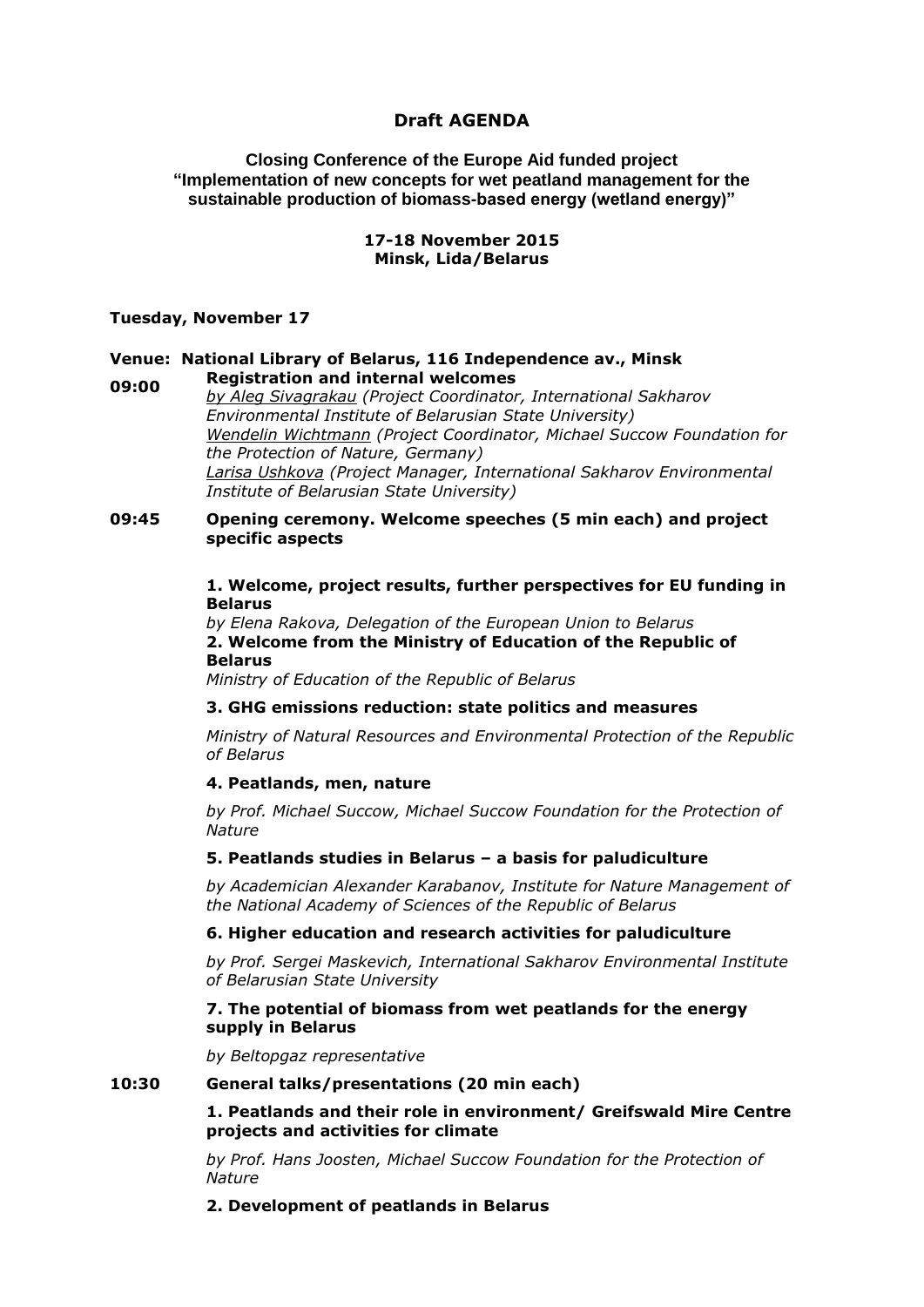*by Academician Nikolai Bambalov / Nina Tanovitskaya / Alexander Kozulin, Institute for Nature Management of the National Academy of Sciences of the Republic of Belarus*

### **3. Alternative energy demands in Belarus: chances for paludiculture**

*by Juri Skubin, Beltopgaz*

#### **12:30- Lunch**

**13:30**

#### **13:30- Presentations, Part I (15 min each)**

#### **15:15 1. Paludiculture worldwide – perspectives for Belarus + WE project short introduction**

*by Wendelin Wichtmann, Michael Succow Foundation for the Protection of Nature*

*and Aleg Sivagrakau, International Sakharov Environmental Institute of BSU*

#### **2. Practical issues of introduction of paludiculture for energy needs in Belarus - the project example**

*by Ivan Zaleski, Director of Lida Peat Factory*

#### **3. Peatlands investigated in 'Wetland Energy' project (productivity of biomass in wet peatlands)**

*by Viacheslav Rakovich/Nina Tanovitskaya/Olga Ratnikova/Nikolai Bambalov, Institute for Nature Management of the National Academy of Sciences of the Republic of Belarus*

#### **4. Suitability of biomass from wet peatlands for production of briquettes and pellets**

*by Vasili Pashinski / Sergei Golovatij / Sergei Kuchur / Sergei Pazniak / Ch. Romanovski / Andrei Butsko, International Sakharov Environmental Institute of BSU*

#### **5. Machines suitable for harvesting wet peatlands and pellets (briquettes) production from wetland biomass**

*by Prof. Semjon Kundas, Belarusian National Technical University / Nikolai Vaitsehovich, International Sakharov Environmental Institute of BSU*

#### **15:30- Coffee break**

**15:45**

#### **15:45- Presentations, Part 2 (15 min each)**

**17:15**

## **1. Rural development and energy production from wetlands (socioeconomic aspects)**

*by Leonid Mastsiuhin / Aleg Sivagrakau / Uladzimir Yelsukou / Volha Shuleika*

**2. Reorientation of peat factories from fossils to renewables**

*by Andreas Haberl, Michael Succow Foundation for the Protection of Nature* **3. Life cycle assessment of paludiculture in Belarus**

*by Aleh Rodzkin, Center "Ecology" of the Ministry of Natural Resources and Environmental Protection of the Republic of Belarus*